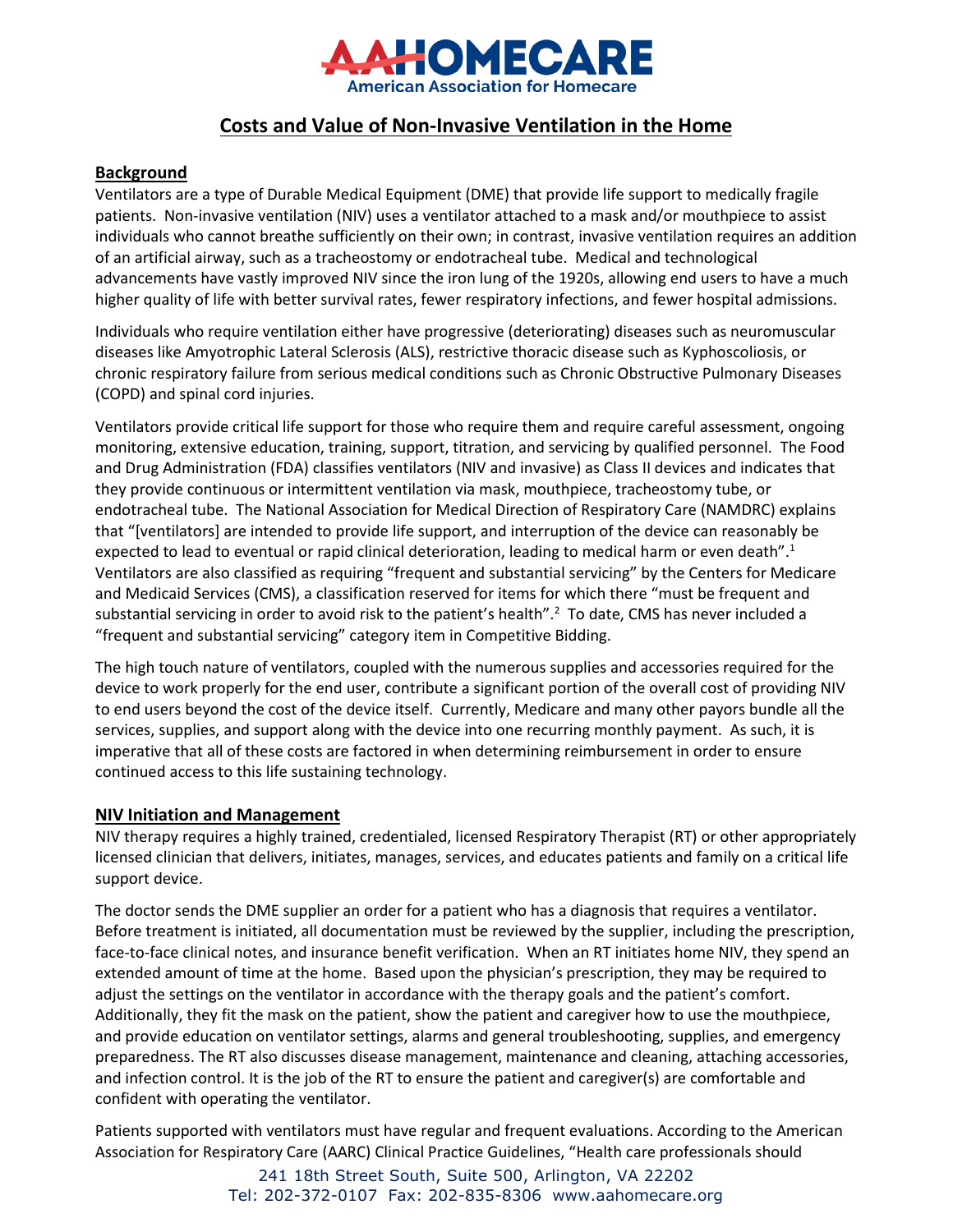

perform a thorough, comprehensive assessment of the patient and the patient-ventilator system on a regular basis as prescribed by the plan of care… Health care professionals are also responsible for maintaining interdisciplinary communications concerning the plan of care."3 A regular RT home visit consists of an evaluation of the patient's current health status, the caregiver's need for continuing education, the home environment, and a function check of the ventilator. Physicians rely on the RT to report any change in patient health status noted during the visit. Regulations also require that an RT is available 24/7 for patient and caregiver support.

The time, equipment, supplies, clinical services, maintenance, and 24/7 support required to properly care for an NIV patient comes with a cost. As an example, below are some of the potential acquisition costs a supplier may incur that are associated with caring for an NIV patient; all these costs must be covered by the average monthly reimbursement rate.

| <b>Device/Supply Item</b>                              | Initial/Set-Up   | <b>Monthly</b> |
|--------------------------------------------------------|------------------|----------------|
| <b>Ventilator</b>                                      | \$7,000-\$8,000  |                |
| <b>Humidifier Unit</b>                                 | \$895            |                |
| <b>Humidifier Temp Probe &amp; Heater Wire Adapter</b> | \$150            | \$25           |
| <b>Ventilator Stand</b>                                | \$350            |                |
| <b>Backup Battery (1-2)</b>                            | \$350-\$700      |                |
| <b>Heated Circuit (2)</b>                              | \$50             | \$50           |
| <b>Bacteria Filters (4)</b>                            | \$7.40           | \$7.40         |
| <b>Oxygen Connectors (2)</b>                           | \$5.75           |                |
| <b>Reusable Filter (2)</b>                             | \$6.00           |                |
| <b>Mask Interface</b>                                  | \$120            | \$20           |
| <b>Water Chamber (1)</b>                               | \$10             | \$3.34         |
| <b>Mouthpiece Circuit</b>                              | \$20             | \$6.67         |
| <b>Mask Cushion</b>                                    |                  | \$29           |
| <b>Chin Strap</b>                                      | \$10             | \$3.34         |
| <b>Ventilator Swing Arm</b>                            | \$300            |                |
| <b>DC Power Cable for Auto</b>                         | \$150            |                |
| <b>Remote Monitoring Technology &amp; Subscription</b> | \$33             | \$33           |
| <b>TOTAL</b>                                           | \$9,457-\$10,807 | \$177.75       |

*Costs and Supply Quantities Vary Depending on Supplier Table Excludes Shipping Costs, Which is an Added Expense*



- Trilogy Ventilator Mask with headgear Battery External Bacteria filter, pollen filters, oxygen connector Water chamber(x2) Circuit (x2) Humidifier, temperature probe & wire adapter
	- **Stand**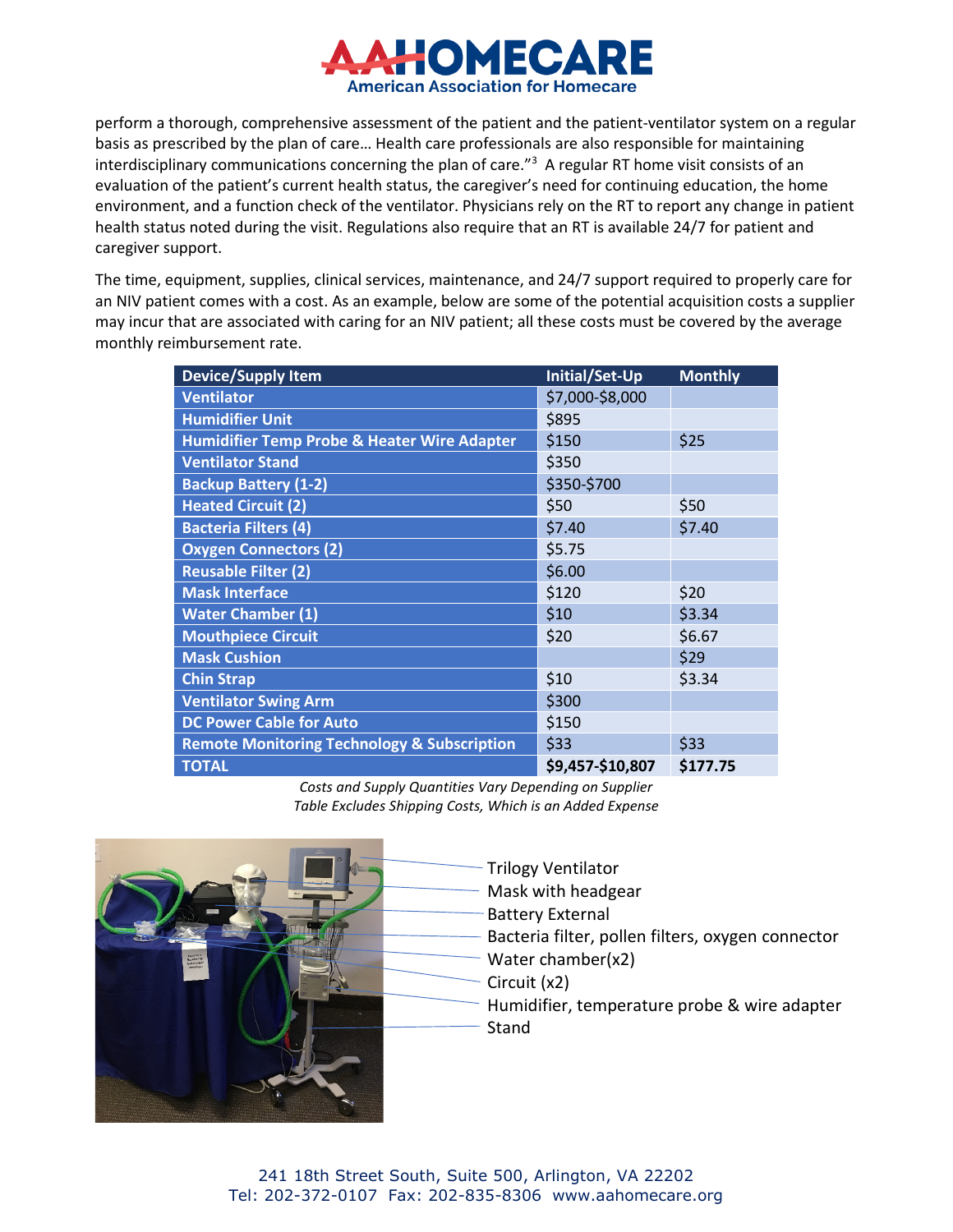

# **Labor Costs Associated with Caring for an NIV Patient**

While actual salaries of RTs can vary by company and geographic area, below are labor costs based on the national homecare RT salary average and time RTs often spend caring for the patient.<sup>4</sup>

|                         | <b>Duration</b> | <b>Frequency</b> | <b>Labor Cost</b> | <b>Travel Cost</b> | <b>Minimum Cost</b> |
|-------------------------|-----------------|------------------|-------------------|--------------------|---------------------|
| <b>Initial Training</b> | 4 Hours         | One-Time         | \$100             | \$50-120           | \$150               |
| <b>Routine Visit</b>    | 1 Hour          | Monthly          | \$25              | \$50-120           | \$75                |
| <b>After Hours</b>      | 30 minutes      | As Needed        | \$15              |                    | \$15                |
| <b>Phone Call</b>       |                 |                  |                   |                    |                     |
| <b>After Hours</b>      | 1 -2 Hours      | As Needed        | \$75              | \$50-120           | \$125               |
| <b>Visit</b>            |                 |                  |                   |                    |                     |
| <b>New Caregiver</b>    | 4 Hours         | As Needed        | \$100             | \$50-120           | \$150               |
| <b>Training</b>         |                 |                  |                   |                    |                     |
| <b>Follow-Up</b>        | 4 Hours         | As Needed        | \$100             | \$50-120           | \$150               |
| <b>Training</b>         |                 |                  |                   |                    |                     |
| <b>Physician</b>        | 30 minutes      | As Needed        | \$13              |                    | \$13                |
| <b>Interaction</b>      |                 |                  |                   |                    |                     |

To ensure the ventilator is in proper working condition, preventative maintenance must be performed every one to two years, at which time certain components must be replaced. A trained and qualified biomedical technician must perform the preventative maintenance. Below are the average costs from biomed companies that perform preventative maintenance on ventilators; these charges are not reimbursed by Medicare.

|                           | <b>Frequency</b>          | Cost   |
|---------------------------|---------------------------|--------|
| 10K/2-Year                | Every 10,000 use hours or | \$250  |
| <b>Preventative</b>       | every 2 years, whichever  |        |
| <b>Maintenance</b>        | occurs first              |        |
| <b>Blower/Motor</b>       | Every 17,500 hours        | \$1000 |
| <b>Assembly</b>           |                           |        |
| <b>Replacement</b>        |                           |        |
| <b>Insect Infestation</b> | As Needed                 | \$1500 |
| <b>Remediation</b>        |                           |        |
| <b>Smoke Remediation</b>  | As Needed                 | \$1500 |

## **NIV Patient Perspective**

For many who require NIV, the extensive services and hands on clinical support provided by their supplier and RT are instrumental in successfully managing one's health care needs, increasing quality of life, and avoiding unintended health consequences. Below are two NIV patient stories.

As a caregiver and mother of 49-year old Mark, Diane J. from Colorado shares her experience caring for Mark 24/7 over the past 29 years. Mark has MS with quadriplegic-like symptoms. He uses a noninvasive ventilator, power chair, cough assist machine, suction machine, as well as necessary medical supplies. Diane explains, "we require a [supplier] that can provide us with a Respiratory Therapist (RT) to help manage his care. Our current supplier came to the hospital, trained me as a caregiver and provided all the necessary medical tools I needed to take him home. [My supplier's] RT made this very traumatic experience so easy and gave me the confidence to perform these tasks at home. They deliver the correct supplies in a timely manner, and a knowledgeable RT responds to my calls." She also relayed that the ability to change suppliers to ensure Mark receives the service and care he needs is paramount. "We absolutely need to have the right and ability as a patient to choose a [supplier] of choice for our medical needs. Without that ability, I will not be able to care